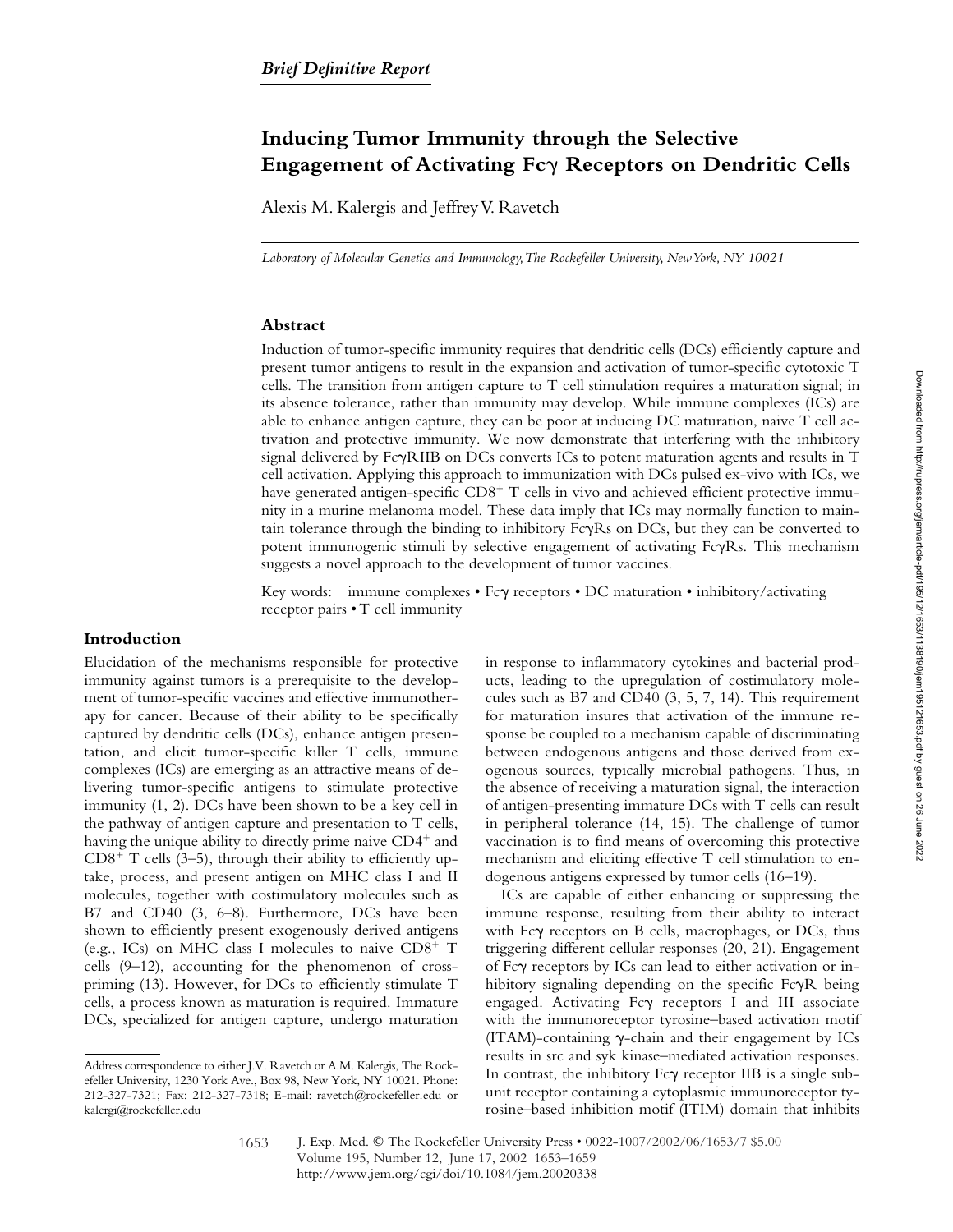ITAM-mediated activation signals through the recruitment of the inositol-phosphatase SHIP (22, 23). While expression of the activating/inhibitory receptor pair FcyRIII/Fc--RIIB has been described on DCs in mice and humans (10), the role of these signaling pathways in the biology of DCs is unclear. Specifically, the ability of ICs to induce maturation of immature DC through Fc $\gamma$ R activation has been variable. Dhodapkar et al. failed to observe IC-mediated maturation in human DCs (2), while Regnault et al. and recently Schuurhuis et al., reported maturation of mouse DCs in response ICs (10, 12). Since the relative expression of activating/inhibitory receptors were not defined in those studies it is possible that IC triggered maturation may depend on the balance between those opposing FcyRs. More importantly, however, the in vivo implications of differential ligation of FcyRs on DC differentiation and T cell priming have not been defined.

Therefore, we set out to test the hypothesis that the balance between activation and inhibitory  $Fc\gamma Rs$  on DCs was critical to induce maturation and effective tumor immunity in vivo in response to ICs. Here we show that DC predominantly express FcyRIIB on the surface, and that interfering with the inhibitory signal delivered by this receptor enhances the ability of ICs to induce DC maturation. By immunizing with  $Fc\gamma R IIB^{-/-}DCs$  pulsed ex vivo with ICs we have efficiently generated antigen-specific  $CD8<sup>+</sup>$  T cells in vivo and achieved efficient protective immunity in a murine melanoma model. Our results indicate that expression of inhibitory  $Fc\gamma Rs$  on DCs may be required to maintain tolerance through binding to IgG– ICs. However, selective engagement of activating FcyRs by ICs on DCs works as a strong immunogenic signal promoting DC maturation and T cell priming that could elicit effective antitumor immunity.

### **Materials and Methods**

*Analysis of Fc*-*R Expression on DCs and T Cell Priming Assays.* Bone marrow–derived DCs were prepared as described previously (24). DCs were grown from bone marrow progenitors in RPMI 1640 containing 5% FCS supplemented at 3% vol/vol with supernatant from J558L cells transduced with murine (m) GM-CSF. Day 6 DC cultures derived from bone marrows of wild-type (WT),  $\gamma$  chain<sup>-/-</sup>, Fc $\gamma$ RIIB<sup>-/-</sup> mice (all in the C57BL/6 background) were double-stained with anti–CD11c-PE (HL3; BD PharMingen) and 2.4G2-FITC (BD PharMingen), 1 µg per 5  $\times$  10<sup>5</sup> DCs, and analyzed by FACS®. For WT DCs, 2.4G2 binds to both Fc $\gamma$ RIIB and Fc $\gamma$ RIII; for  $\gamma$  chain<sup>-/-</sup> DCs, 2.4G2 binds to Fc $\gamma$ RIIB only; and for Fc $\gamma$ RIIB<sup>-/-</sup> DCs, 2.4G2 binds to FcyRIII only. Background 2.4G2 fluorescence was obtained from DCs in which both Fc $\gamma$ RIIB and  $\gamma$  chain have been deleted. For the T cell priming experiments, DCs derived from bone marrows of WT or FcyRIIB<sup>-/-</sup> mice (C57BL/6 background) were pulsed for 3 h with 50 ug/ml OVA or OVA-IgG ICs. After washing, antigen-pulsed DCs  $(5 \times 10^{3}-10^{5})$  cells per well) were cocultured with either H-2K<sup>b</sup>/OVA– or I-A<sup>b</sup>/OVA– specific TCR transgenic T cells  $(2 \times 10^5 \text{ cells per well})$ , purified from OT-I and OT-II mice, respectively (25, 26). At 48-h coculture cells were pulsed with  ${}^{3}$ [H]-thymidine (1 µCi  ${}^{3}$ [H]-thymidine per well) and harvested 8 h later for determination of 3[H] thymidine incorporation.

*DC Maturation Assays.* Day 6 DC cultures derived from bone marrows of WT C57BL/6 and Fc $\gamma$ RIIB<sup>-/-</sup> mice were incubated for 36 h with 20  $\mu$ g/ml of ICs made of OVA and anti-OVA rabbit IgG (0.5 mg anti-OVA rIgG, ICN, per 1 mg OVA; Calbiochem). For FcyRIIB blocking, WT DCs were incubated simultaneously with OVA-ICs and Ly17.2 mAb (supernatant from K9.361 hybridoma) (27). For LPS-induced maturation, DCs were incubated with 50 ng/ml LPS. After 36-h incubation, DCs were double-stained with anti–CD11c-PE (HL3; BD PharMingen) plus either anti-I-A<sup>b</sup>-FITC (AF6-120.1; BD Phar-Mingen) or anti-B7.2-FITC (GL1; BD PharMingen),  $1 \mu$ g mAb per  $5 \times 10^5$  DCs and analyzed by FACS<sup>®</sup>.

*DC Immunization and Tumor Challenge Experiments.* Day 6 DC cultures derived from bone marrows of either WT or FcyRIIB<sup>-/-</sup> mice (C57BL/6 background) were incubated for 6 h with 50  $\mu$ g/ml of ICs made of OVA and anti-OVA rabbit IgG (0.5 mg anti-OVA rIgG, ICN, per 1 mg OVA; Calbiochem). DCs were washed in PBS and injected in the footpads of naive syngeneic C57BL/6 mice  $(2.5 \times 10^5 \text{ DCs}$  per mouse). As a specificity control mice were immunized with untreated DCs. 2 wk after this single immunization, mice were challenged subcutaneously with a variant of the melanoma B16 tumor line that expresses full-length OVA as a neo-antigen (MO4) (references 28–30) (5  $\times$  10<sup>5</sup> cells per mouse). As an antigen specificity control mice were challenged with the parental B16 tumor line (American Type Culture Collection). Tumor appearance and growth was monitored three times a week, and a mouse was considered positive when palpable tumors were detected. For statistical analysis (Student's *t* test) the Prism™ 2.0 software (GraphPad) was used.

Detection of OVA-specific CD8<sup>+</sup> T Cells with H-2K<sup>b</sup>/OVA Tet*ramers.* Peripheral blood cells obtained 2 wk after challenging mice with B16-OVA tumor, were double stained with anti– CD8 $\alpha$ -FITC (53–6.7; BD PharMingen) and H-2Kb/OVA-PE tetramers. Tetramer staining was done at  $4^{\circ}C$ , for 1 h with 1  $\mu$ g of anti-CD8 $\alpha$  and tetramers per 10<sup>6</sup> cells. H-2K<sup>b</sup>/OVA tetramers carried the immunodominant OVA peptide SIINFEKL and were designed as described previously (31, 32).

### **Results and Discussion**

To evaluate whether the balance between activation and inhibitory Fc $\gamma$ Rs on DCs is critical to induce maturation and effective tumor immunity in vivo in response to ICs, DCs were generated from bone marrow–derived from C57BL/6 WT and FcyR-deficient mice and characterized for FcyR surface expression. The relative contributions of the low-affinity activating (FcyRIII) and inhibitory (Fc--RIIB) receptors on the surface of immature DCs was determined by FACS® analysis of DC isolated from WT and FcyR-deficient animals. FcyRIIB plus RIII expression was determined by 2.4G2 staining, a mAb that binds equivalently to both receptors (33, 34). The Fc $\gamma$ RIIB component was determined by 2.4G2 staining on DCs obtained from mice deficient in the common  $\gamma$  chain (RI/RIII<sup>-/-</sup>; reference 35) which only express FcyRIIB. The FcyRIII component was determined by staining DCs obtained from Fc- -RIIB-deficient mice with 2.4G2, which on these cells would only bind to FcyRIII. As seen in Fig. 1 A, DCs pre-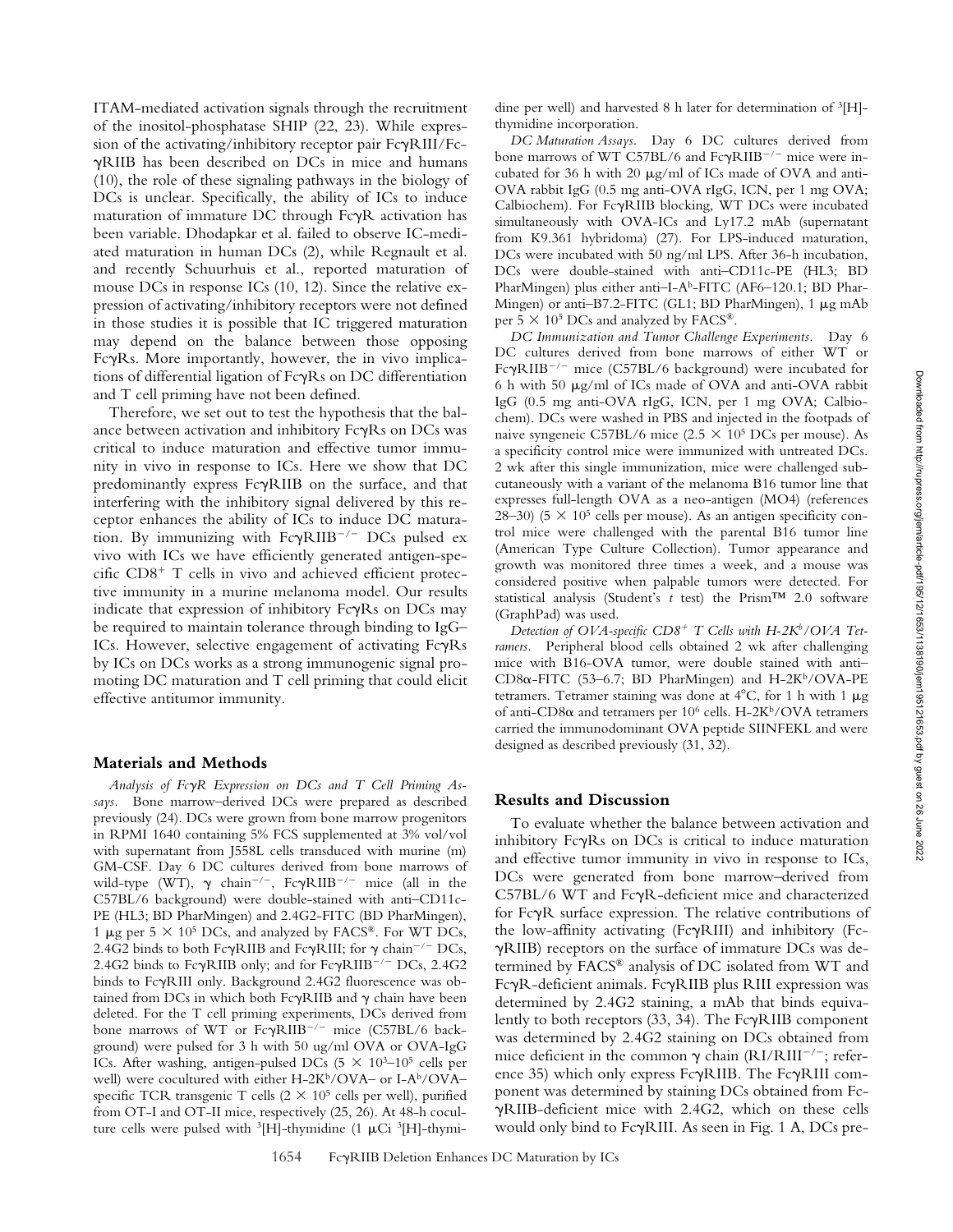

Figure 1. FcyRIIB is the predominant FcyR on the surface of dendritic cells and is not required for IC-mediated enhancement of antigen presentation. (A) Bone marrow–derived DCs were prepared as described previously (reference 24). Day 6 DC cultures derived from bone marrows of WT,  $\gamma$  chain<sup>-/-</sup>, and Fc $\gamma$ RIIB<sup>-/-</sup> mice (all in the C57BL/6 background) were double-stained with anti–CD11c-PE (HL3; BD PharMingen) and 2.4G2-FITC (BD PharMingen), and analyzed by FACS®. For WT DCs, 2.4G2 binds to both Fc $\gamma$ RIIB and Fc $\gamma$ RIII; for  $\gamma$  chain<sup>-/-</sup> DCs, 2.4G2 binds to FcyRIIB only; and for FcyRIIB<sup>-/-</sup> DCs, 2.4G2 binds to FcyRIII only. Background 2.4G2 fluorescence (dotted lines) was obtained from DCs in which both FcyRIIB and  $\gamma$  chain have been deleted (FcyR null). One representative histogram for 2.4G2 staining is shown, gating on the  $CD11c<sup>+</sup> DC population.$  The bar graph shows 2.4G2 mean fluorescence intensity values (CD11 $c^+$  gate) from four independent experiments ( $P$   $\leq$ 0.025); B). For the T cell priming experiments, DCs derived from bone marrows of WT or FcyRIIB<sup>-/-</sup> mice (C57BL/6 background) were pulsed for 3 h with 50 ug/ml OVA or OVA-IgG ICs. After washing, antigenpulsed DCs (5  $\times$  10<sup>3</sup>-10<sup>5</sup> cells per well) were cocultured with either H-2K<sup>b</sup>/OVA– or I-A<sup>b</sup>/OVA–specific TCR transgenic T cells,  $(2 \times 10^5$ cells per well), purified from OT-I and OT-II mice, respectively (25, 26). At 48-h coculture cells were pulsed with 3[H]-thymidine and harvested 8 h later for determination of 3[H]-thymidine incorporation.

dominantly express inhibitory FcyRIIB, which accounts for  $\sim$ 75% of total Fc $\gamma$ R expression. Consistently, the mean fluorescence intensity on WT DCs observed with the RIIB-specific Ly17.2 mAb (27) also accounted for  $\sim$ 75% of 2.4G2 staining (data not shown). A similar pattern of FcyR expression was observed in DCs purified from spleen (data not shown). These results indicate that resting DCs express mainly inhibitory FcyRIIB on their surface.

Both WT and Fc $\gamma$ RIIB<sup>-/-</sup> immature DCs are equally able to mediate IC presentation to T cells, as shown in Fig. 1 B. DCs isolated from either WT or FcyRIIB-deficient mice were incubated with ICs composed of rabbit IgG anti-OVA and OVA, and then tested for their ability to mediate antigen presentation to MHC class I– and class II– restricted OVA-specific T cells (OT-1 and OT-II, respectively) (25, 26). IC-mediated enhancement of MHC class I and II presentation was equally efficient for both WT and Fc $\gamma$ RIIB<sup>-/-</sup> DCs, indicating that there are no differences between these cells in their ability to capture and present IC-derived antigens to class I– or class II–restricted T cells (Fig. 1 B).

In contrast, DC maturation by ICs was enhanced when activating FcyRs were selectively ligated through the use of FcyRIIB-deficient mice (Fig. 2). In comparison to LPSinduced maturation, WT DCs are inefficiently induced to mature in response to ICs, consistent with previous reports (2, 10, 12). However, a subset of DCs derived from Fc- -RIIB-deficient mice display a maturation phenotype comparable to that seen for LPS, with upregulation of MHC class II (Fig. 2 A) and B7.2 (Fig. 2 B) surface expression. As seen from the FACS® analysis, this subset of DCs incubated with ICs show a marked increase in MHC class II and B7.2 expression, indicative of maturation of these cells. This effect was not the result of perturbation of DC development by FcyRIIB deletion, as demonstrated by the ability of WT DCs to enhance their maturation in response to ICs when FcyRIIB is blocked by the FcyRIIB-specific mAb Ly17.2 (Fig. 2 A and B). Furthermore, FcyRIIBdeficient DCs show equivalent maturation in response to LPS as compared with WT DCs (Fig. 2 A and B). Conversely, and consistent with previous reports (10), IC engagement of DCs derived from  $\gamma$  chain-deficient mice lacking activation Fc $\gamma$ Rs does not result in DC maturation (data not shown). These results indicate that the ability of ICs to induce DC maturation is determined by the balance of activation and inhibitory FcyRs. Selective engagement of the ITAM-containing FcyRs by ICs in the absence of coligation of ITIM-containing inhibitory FcyRIIB results in enhanced maturation.

The functional consequence of IC-induced maturation of DCs in vitro was tested in vivo in a murine melanoma model to determine if DCs induced to mature by selectively engaging activating FcyRs resulted in enhanced antitumor immunity.  $Fc\gamma R IIB^{-/-}DCs$  were pulsed with OVA–IgG ICs as before and then used to immunize C57BL/6 mice. As a control, C57BL/6 mice were immunized with WT DCs treated under the same conditions. 2 wk after a single DC immunization, mice were challenged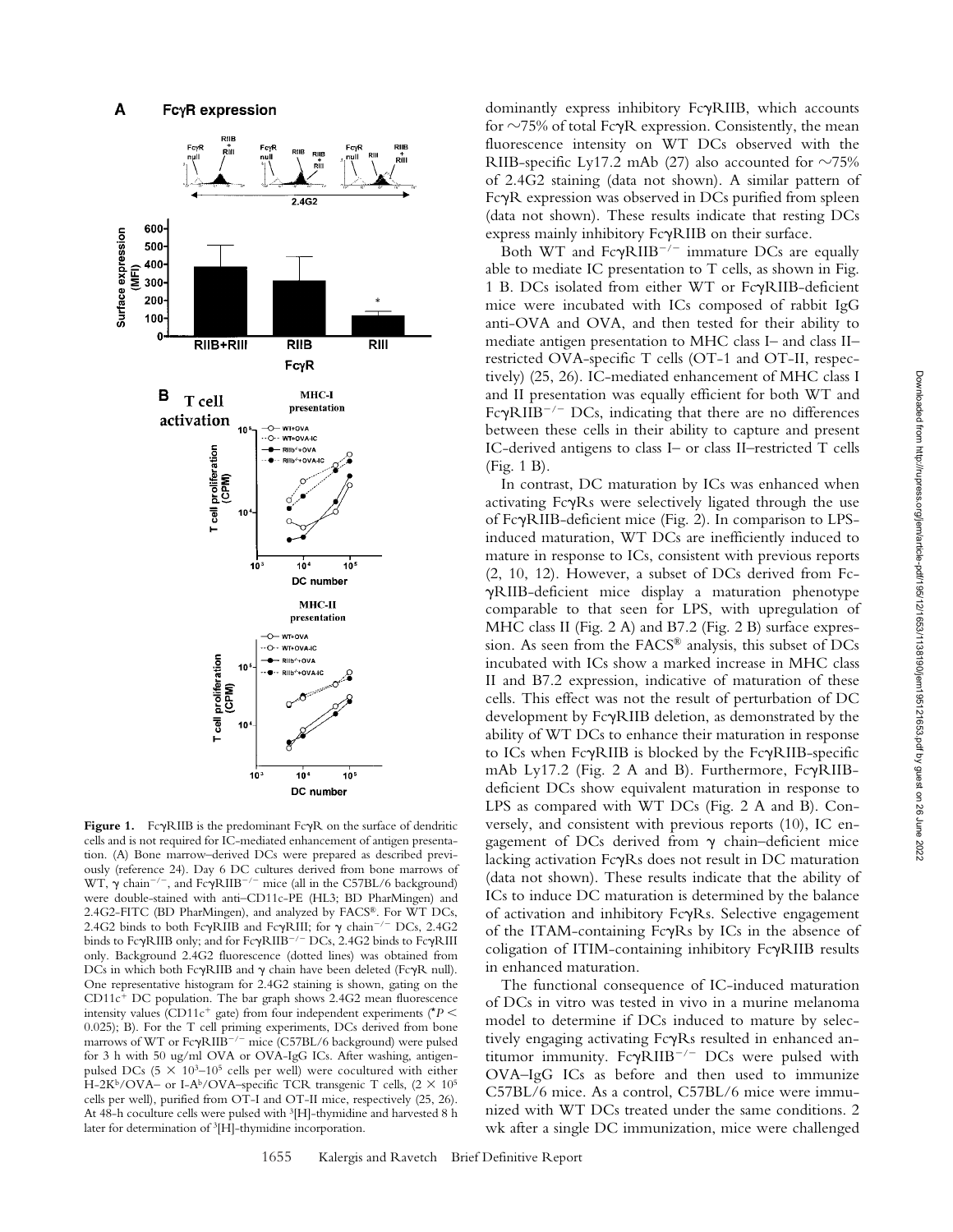

Figure 2. Removal of inhibitory Fcy receptor signaling from DCs enhances their maturation by ICs. Day 6 DC cultures derived from bone marrows of WT C57BL/6 and FcyRIIB<sup>-/-</sup> mice were incubated for 36 h with 20 µg/ml of ICs made of OVA and anti-OVA rabbit IgG. For FcyRIIB blocking, WT DCs were incubated simultaneously with OVA-ICs and Ly17.2 mAb (supernatant from K9.361 hybridoma) (reference 27). For LPS-induced maturation, DCs were incubated with 50 ng/ml LPS. After 36-h incubation DCs were double-stained with anti–CD11c-PE (HL3; BD PharMingen) plus either anti–I-A<sup>b</sup>-FITC (AF6–120.1; BD PharMingen, data shown in A) or anti–B7.2-FITC (GL1; BD PharMingen, data shown in B), 1  $\mu$ g mAb per 5  $\times$  10<sup>5</sup> DCs, and analyzed by FACS®. Histograms show representative I-A<sup>b</sup> or B7.2 fluorescence intensities for the CD11c<sup>+</sup> DC population gate. Bar graphs show the increase of mean fluorescence intensity for I-A<sup>b</sup> and B7.2 (CD11c<sup>+</sup> gate) from four independent experiments.

either with an OVA-expressing clone of the melanoma line B16 (28, 30) (Fig. 3 A) or with control B16 cells not expressing OVA. The animals were scored for the kinetics of tumor appearance as well as the absolute size of the tumor mass. As shown in Fig. 3, mice immunized with Fc- -RIIB-deficient DCs pulsed with OVA–IC developed protective immunity to the tumor challenge, with no detectable tumor appearance, while animals immunized with



Figure 3. Removal of inhibitory Fcy receptor signaling on DCs enhances their ability to protect against tumors. Day 6 DC cultures derived from bone marrows of either WT or FcyRIIB<sup>-/-</sup> mice (C57BL/6 background) were incubated for 6 h with 50 g/ml of ICs made of OVA and anti-OVA rabbit IgG. DCs were washed in PBS and injected in the footpads of naive syngeneic C57BL/6 mice. 2 wk after this single immunization, mice were challenged subcutaneously with a variant of the melanoma B16

tumor line that expresses OVA as a neo-antigen (MO4) (references 28–30) (5  $\times$  10<sup>5</sup> cells per mouse). Tumor growth was monitored three times a week and data from three independent experiments are shown. (A) Scheme for DC immunization and tumor challenge. (B) Tumor growth curves for mice immunized with OVA–IC-pulsed DCs and challenged with B16-OVA (mice showing palpable tumors). While WT DCs and Fc $\gamma$ RIIb<sup>-/-</sup> DCs are statistically different ( $P \le 0.002$ ), naive and WT DCs are not  $(P \le 0.80)$ . (C) Tumor appearance for mice immunized with OVA–ICs and challenged with B16-OVA. Mice were considered positive when palpable tumors were detected. While naive and  $Fc\gamma RIIb^{-/-}$   $DCs$ are statistically different ( $P \le 0.0001$ ), naive and WT-DC are not  $(P \le 0.079)$ .

1656 FcyRIIB Deletion Enhances DC Maturation by ICs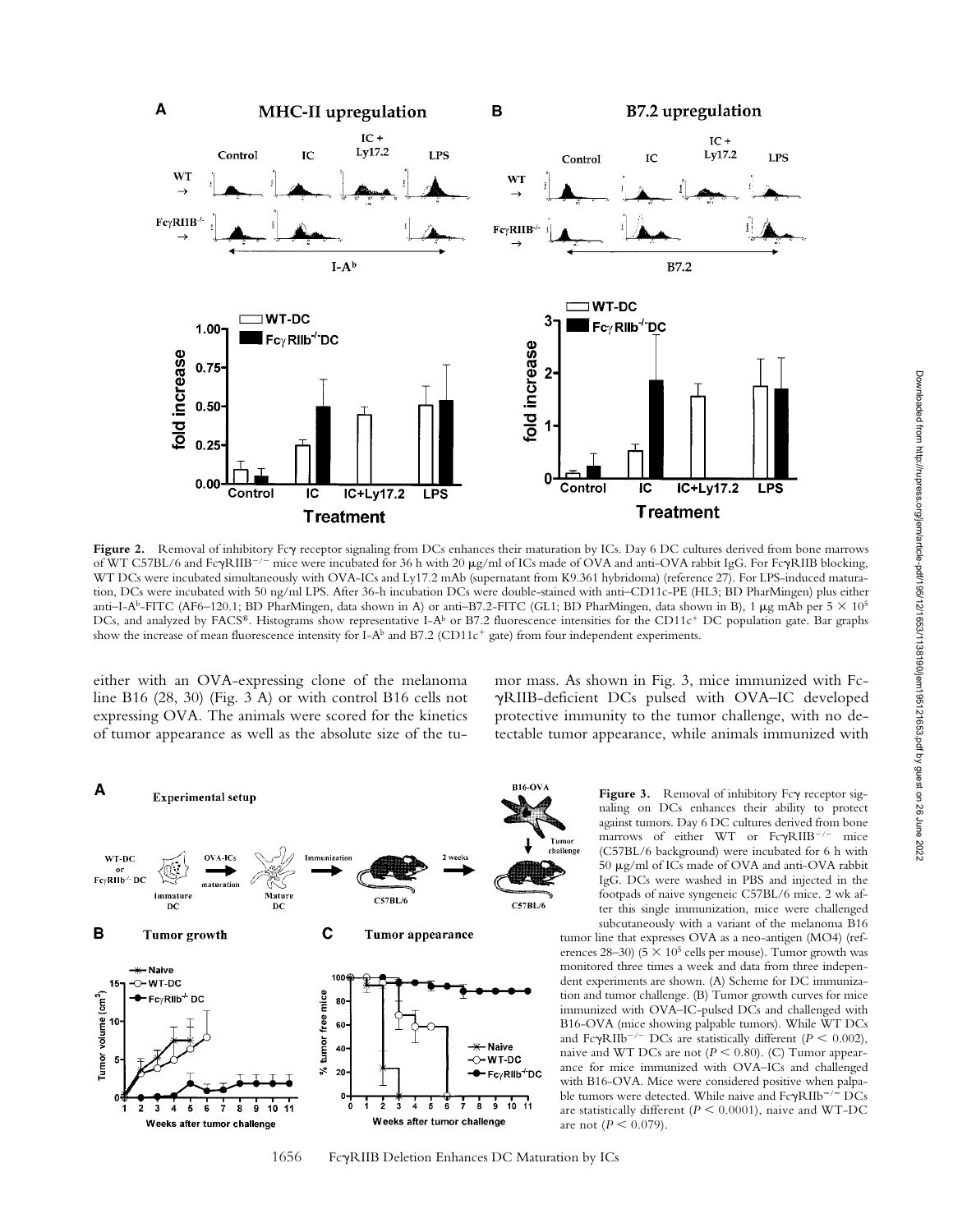| Table I. | Tumor Appearance at 3 wk |  |
|----------|--------------------------|--|
|----------|--------------------------|--|

| Treatment                                | Challenging tumor    | Tumor <sup>+</sup> mice/<br>challenged mice |
|------------------------------------------|----------------------|---------------------------------------------|
| Naive                                    | B <sub>16</sub> -OVA | 8/8                                         |
| WT unpulsed                              | B <sub>16</sub> -OVA | 4/4                                         |
| Fc $\gamma$ RIIB <sup>-/-</sup> unpulsed | B <sub>16</sub> -OVA | 4/4                                         |
| WT plus OVA-IC                           | B <sub>16</sub> -OVA | 6/8                                         |
| $Fc\gamma RIIB^{-/-}$ plus OVA-IC        | B <sub>16</sub> -OVA | 1/8                                         |
| Naive                                    | <b>B</b> 16          | 4/4                                         |
| WT unpulsed                              | <b>B</b> 16          | 4/4                                         |
| $Fc\gamma RIIB^{-/-}$ unpulsed           | <b>B</b> 16          | 4/4                                         |
| WT plus OVA-IC                           | <b>B</b> 16          | 4/4                                         |
| $Fc\gamma RIIB^{-/-}$ plus OVA-IC        | <b>B</b> 16          | 4/4                                         |

DC cultures derived from bone marrows of WT or FcγRIIB<sup>-/-</sup> mice (C57BL/6 background) were pulsed with OVA-IgG ICs and used to immunize naive syngeneic C57BL/6 mice. 2 wk after this single immunization, mice were challenged subcutaneously with a variant of the melanoma B16 tumor line that expresses OVA as a neo-antigen (MO4). Data shown are fraction of mice with palpable tumors at 3 wk after tumor challenge. As antigen specificity controls, some mice were injected with untreated DCs and others were challenged with the parental (OVA negative) B16 tumor line.

WT DCs pulsed with OVA–ICs developed tumors (Fig. 3 B and C), although with a significant delay in appearance (Fig. 3 B and C). No tumor protection was observed when the challenging tumor was the parental B16 line (OVAnegative). Similarly, neither WT nor Fc $\gamma \mathrm{BHB^{-/-}}$  unpulsed DCs protected against B16 or B16-OVA. These results indicate that the antitumor response elicited by immunization with OVA–IC-pulsed DCs was antigen (OVA)-specific (Table I).

To determine the mechanism of this protection by DC immunization, we tested peripheral blood of mice immunized with OVA-IC–pulsed Fc $\gamma$ RIIB<sup>–/–</sup> DCs or WT DCs for the presence of OVA-specific  $CD8<sup>+</sup>$  T cells. Peripheral blood CD8<sup>+</sup> T cells from DC-immunized and tumor-challenged mice were stained for  $H-2K^b/OVA$  tetramers ( $H-$ 

 $2K^b/SIINFEKL$  (31, 32). OVA-specific CD8<sup>+</sup> T cells were only expanded in peripheral blood of mice immunized with  $Fc\gamma R IIB^{-/-}$  DCs pulsed with OVA–IgG ICs (Fig. 4). These results indicate that  $Fc\gamma R IIB^{-/-}DCs$  have an enhanced ability to prime antigen-specific  $CD8^+$  T lymphocytes in vivo, thus contributing to an effective antigen-specific antitumor immune response.

We conclude by suggesting that effective antitumor immunization by ICs requires that selective Fc receptor engagement be achieved to induce DC maturation and thus efficient  $CD8<sup>+</sup>$  T cell priming. This selectivity may be accomplished by blocking the inhibitory Fc receptor or by engineering the Fc region of the IgG molecule of the IC to preferentially engage activation and not inhibitory FcyR (36). Conversely, the preferential expression of the



BD PharMingen) and H-2K<sup>b</sup>/OVA-PE tetramers. Tetramer staining was done at  $4^{\circ}$ C, for 1 h with 1  $\mu$ g of anti-CD8 $\alpha$  and tetramers per 10<sup>6</sup> cells. H-2K<sup>b</sup>/OVA tetramers carried the immunodominant OVA peptide SIINFEKL and were designed as described previously (references 31 and 32). (Left) Naive C57BL/6 mice; (middle) C57BL/6 mice immunized with WT DCs pulsed with OVA-IgG ICs; (right) C57BL/6 mice immunized with  $Fc\gamma R IIB^{-/-}$ DC pulsed with OVA-IgG ICs.  $*P < 0.02$ .

Figure 4. FcyRIIB<sup>-/-</sup> DCs efficiently induce expansion of antigen-specific CD8<sup>+</sup> T cells. Peripheral blood cells obtained 2 wk after challenging mice with B16-OVA tumor, were double stained with anti- $CD8\alpha$ -FITC (53-6.7;

1657 Kalergis and Ravetch Brief Definitive Report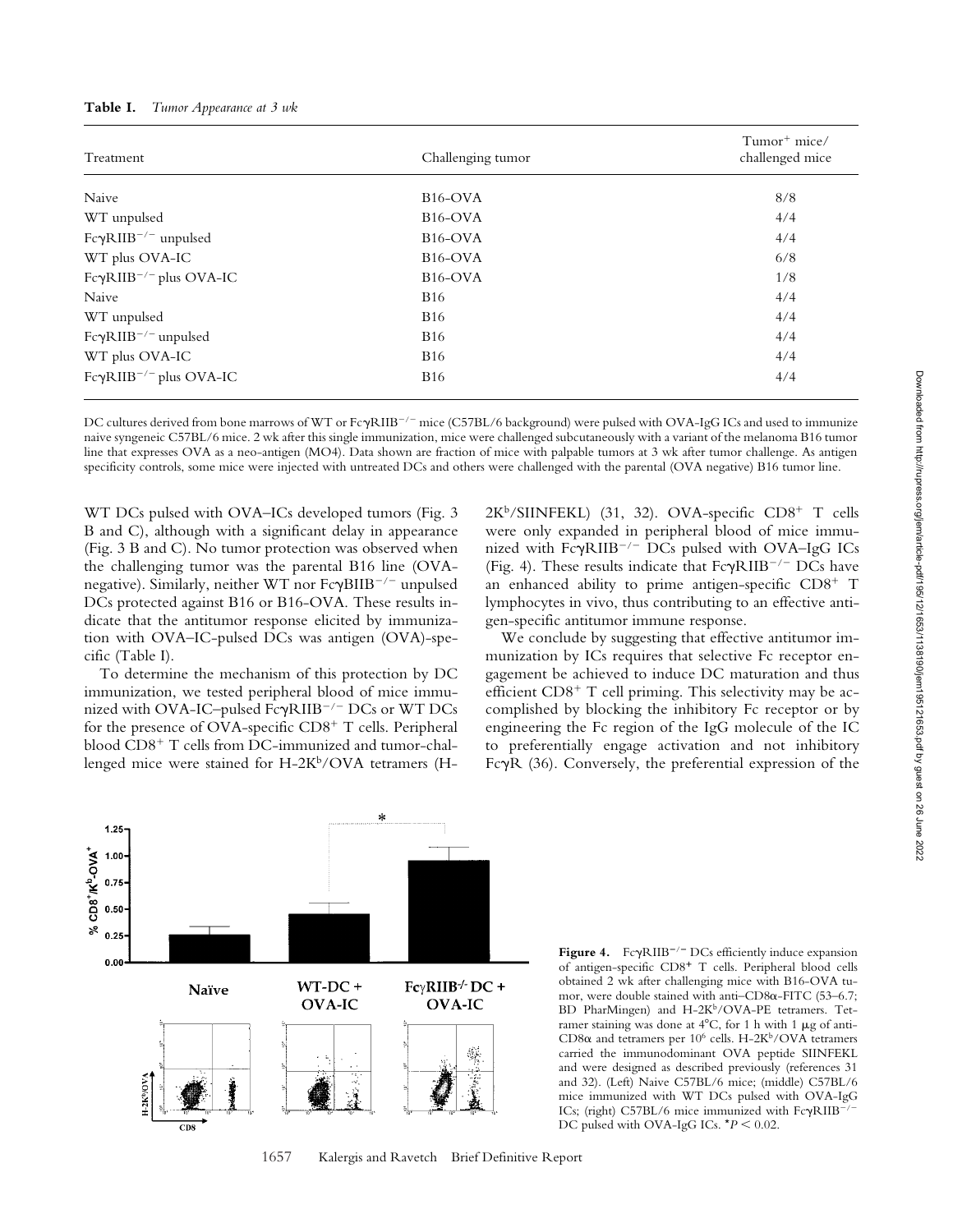inhibitory  $Fc\gamma R$  on immature DCs suggests that maturation and activation of immune responses may not normally occur in response to IC cross-linking of immature DCs, and may even provide a mechanism to maintain peripheral tolerance to self-antigens. Chronic inflammatory states or reduced inhibitory receptor expression, as has been documented in autoimmune susceptible mouse strains (37, 38), might contribute to the loss of tolerance and expansion of autoreactive lymphocytes by inappropriate activation of DC maturation and subsequent T cell stimulation. Restoring FcyRIIB expression may thus offer an approach to reestablishing tolerance.

We are grateful to Stanley Nathenson and Edith Palmieri for providing H-2K<sup>b</sup>/OVA tetramers, Michel Sadelain for the MO4 (B16-OVA cell line), and Ralph Steinman, Laura Bonifaz, and Kang Liu for the OT-I and OT-II transgenic mice. We thank Ralph Steinman, Michel Nussenzweig, and Pierre Bruhns for critically reading this manuscript. We also thank Victoria Lappi, Devon White, Cheryl Ryder, and Prisca Gell for technical assistance, as well as Cynthia Ritter for administrative assistance.

This work was supported by grants from the National Institutes of Health and Alliance for Lupus Research to J.V. Ravetch. A.M. Kalergis is a Fellow of the Helen Hay Whitney Foundation.

*Submitted: 1 March 2002 Revised: 26 April 2002 Accepted: 15 May 2002*

#### **References**

- 1. LaTemple, D.C., J.T. Abrams, S.Y. Zhang, and U. Galili. 1999. Increased immunogenicity of tumor vaccines complexed with anti-Gal: studies in knockout mice for 1,3galactosyltransferase. *Cancer Res.* 59:3417–3423.
- 2. Dhodapkar, K.M., J. Krasovsky, B. Williamson, and M.V. Dhodapkar. 2002. Antitumor monoclonal antibodies enhance cross-presentation of cellular antigens and the generation of myeloma-specific killer T cells by dendritic cells. *J. Exp. Med.* 195:125–133.
- 3. Banchereau, J., F. Briere, C. Caux, J. Davoust, S. Lebecque, Y.J. Liu, B. Pulendran, and K. Palucka. 2000. Immunobiology of dendritic cells. *Annu. Rev. Immunol.* 18:767–811.
- 4. Fong, L., and E.G. Engleman. 2000. Dendritic cells in cancer immunotherapy. *Annu. Rev. Immunol.* 18:245–273.
- 5. Lanzavecchia, A., and F. Sallusto. 2001. Regulation of T cell immunity by dendritic cells. *Cell.* 106:263–266.
- 6. Steinman, R.M. 2000. DC-SIGN: a guide to some mysteries of dendritic cells. *Cell.* 100:491–494.
- 7. Mellman, I., and R.M. Steinman. 2001. Dendritic cells: specialized and regulated antigen processing machines. *Cell.* 106: 255–258.
- 8. Lanzavecchia, A., and F. Sallusto. 2001. The instructive role of dendritic cells on T cell responses: lineages, plasticity and kinetics. *Curr. Opin. Immunol.* 13:291–298.
- 9. Albert, M.L., B. Sauter, and N. Bhardwaj. 1998. Dendritic cells acquire antigen from apoptotic cells and induce class I-restricted CTLs. *Nature.* 392:86–89.
- 10. Regnault, A., D. Lankar, V. Lacabanne, A. Rodriguez, C. Thery, M. Rescigno, T. Saito, S. Verbeek, C. Bonnerot, P. Ricciardi-Castagnoli, and S. Amigorena. 1999. Fcy receptormediated induction of dendritic cell maturation and major

histocompatibility complex class I-restricted antigen presentation after immune complex internalization. *J. Exp. Med.* 189:371–380.

- 11. Machy, P., K. Serre, and L. Leserman. 2000. Class I-restricted presentation of exogenous antigen acquired by Fcy receptormediated endocytosis is regulated in dendritic cells. *Eur. J. Immunol.* 30:848–857.
- 12. Schuurhuis, D.H., A. Ioan-Facsinay, B. Nagelkerken, J.J. van Schip, C. Sedlik, C.J. Melief, J.S. Verbeek, and F. Ossendorp. 2002. Antigen-antibody immune complexes empower dendritic cells to efficiently prime specific  $CD8<sup>+</sup>$  CTL responses in vivo. *J. Immunol.* 168:2240–2246.
- 13. Bevan, M.J. 1976. Cross-priming for a secondary cytotoxic response to minor H antigens with H-2 congenic cells which do not cross-react in the cytotoxic assay. *J. Exp. Med.* 143: 1283–1288.
- 14. Steinman, R.M., and M.C. Nussenzweig. 2002. Inaugural article: avoiding horror autotoxicus: the importance of dendritic cells in peripheral T cell tolerance. *Proc. Natl. Acad. Sci. USA.* 99:351–358.
- 15. Hawiger, D., K. Inaba, Y. Dorsett, M. Guo, K. Mahnke, M. Rivera, J.V. Ravetch, R.M. Steinman, and M.C. Nussenzweig. 2001. Dendritic cells induce peripheral T cell unresponsiveness under steady state conditions in vivo. *J. Exp. Med.* 194:769–779.
- 16. Klein, C., H. Bueler, and R.C. Mulligan. 2000. Comparative analysis of genetically modified dendritic cells and tumor cells as therapeutic cancer vaccines. *J. Exp. Med.* 191:1699–1708.
- 17. van Elsas, A., R.P. Sutmuller, A.A. Hurwitz, J. Ziskin, J. Villasenor, J.P. Medema, W.W. Overwijk, N.P. Restifo, C.J. Melief, R. Offringa, and J.P. Allison. 2001. Elucidating the autoimmune and antitumor effector mechanisms of a treatment based on cytotoxic T lymphocyte antigen-4 blockade in combination with a B16 melanoma vaccine: comparison of prophylaxis and therapy. *J. Exp. Med.* 194:481–489.
- 18. Sutmuller, R.P., L.M. van Duivenvoorde, A. van Elsas, T.N. Schumacher, M.E. Wildenberg, J.P. Allison, R.E. Toes, R. Offringa, and C.J. Melief. 2001. Synergism of cytotoxic T lymphocyte-associated antigen 4 blockade and depletion of  $CD25<sup>+</sup>$  regulatory T cells in antitumor therapy reveals alternative pathways for suppression of autoreactive cytotoxic T lymphocyte responses. *J. Exp. Med.* 194:823–832.
- 19. Wan, Y., J. Bramson, A. Pilon, Q. Zhu, and J. Gauldie. 2000. Genetically modified dendritic cells prime autoreactive T cells through a pathway independent of CD40L and interleukin 12: implications for cancer vaccines. *Cancer Res.* 60: 3247–3253.
- 20. Wernersson, S., M.C. Karlsson, J. Dahlstrom, R. Mattsson, J.S. Verbeek, and B. Heyman. 1999. IgG-mediated enhancement of antibody responses is low in Fc receptor  $\gamma$  chaindeficient mice and increased in FcyRII-deficient mice. *J. Immunol.* 163:618–622.
- 21. Ravetch, J.V., and S. Bolland. 2001. Igg fc receptors. *Annu. Rev. Immunol.* 19:275–290.
- 22. Bolland, S., R.N. Pearse, T. Kurosaki, and J.V. Ravetch. 1998. SHIP modulates immune receptor responses by regulating membrane association of Btk. *Immunity.* 8:509–516.
- 23. Pearse, R.N., T. Kawabe, S. Bolland, R. Guinamard, T. Kurosaki, and J.V. Ravetch. 1999. SHIP recruitment attenuates Fc $\gamma$  RIIB-induced B cell apoptosis. Immunity. 10:753-760.
- 24. Inaba, K., M. Inaba, N. Romani, H. Aya, M. Deguchi, S. Ikehara, S. Muramatsu, and R.M. Steinman. 1992. Generation of large numbers of dendritic cells from mouse bone